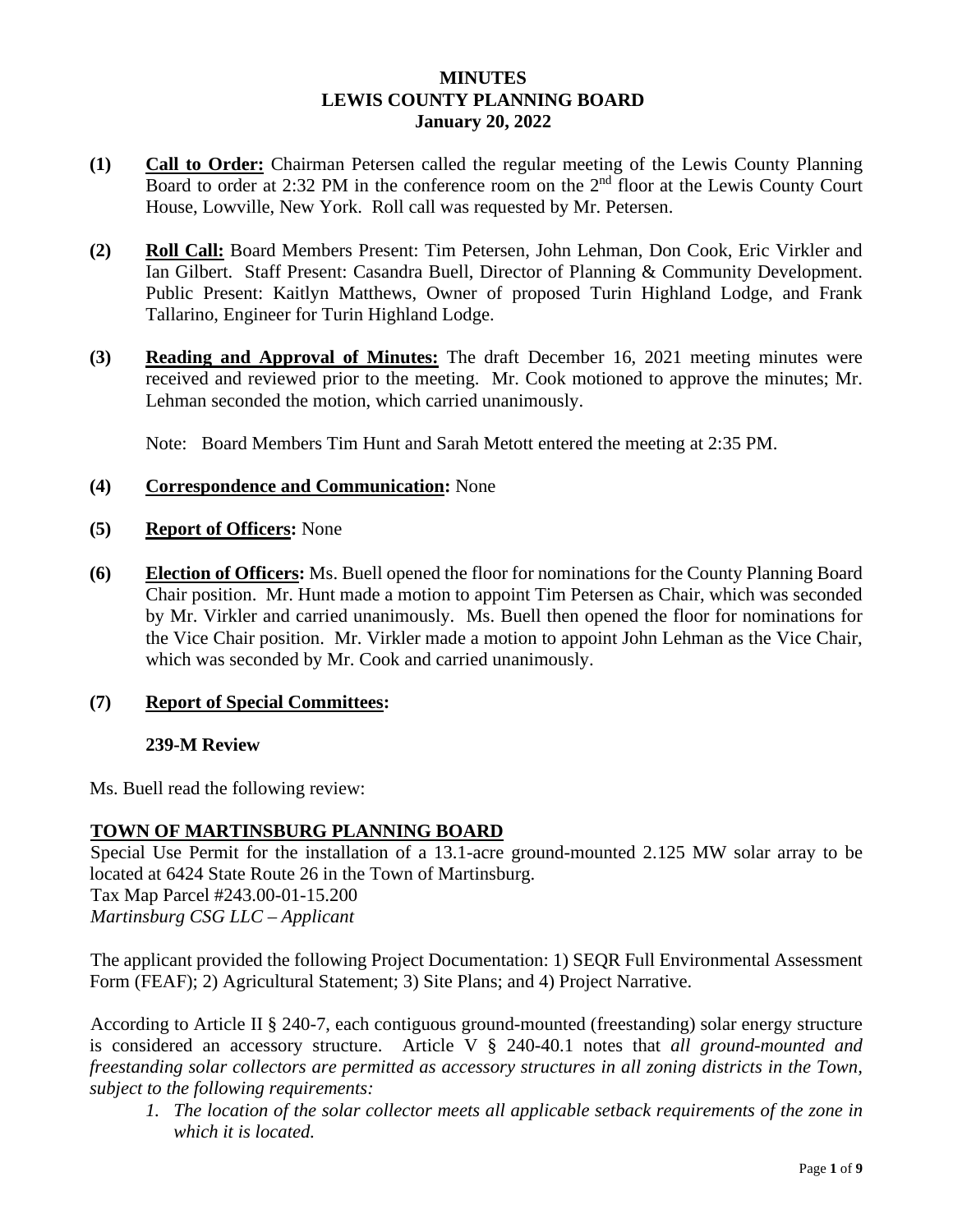- According to the submitted preliminary site plan, the proposed solar project will exceed the minimum 75' state road setback (158') and 25' side yard setback (40') requirements.
- *2. The height of the solar collector and any mounts shall not exceed 20 feet when oriented at maximum tilt.*
	- According to the submitted FEAF, the largest proposed structure (solar arrays) will be 9 feet high.
- 3. *A building permit has been obtained for the solar collector.*
	- According to the submitted FEAF, the Town Building Permit application data is "TBD".
- *4. All electrical wiring from the array is to be underground as per the Code.*
	- According to the original project description submitted on the FEAF in 2021, there will be a small trench for running underground cables in between the rows of solar panels. There will be four (4) overhead poles added on the south side of the proposed driveway in order to tap connect (overhead) with the existing National Grid pole. As part of this review, we have confirmed with the Project Engineer, James Bedrin, that the electrical wiring will be underground until it reaches the poles near the entrance.
- *Compatibility with Adjacent Uses:*

The zoning for this area is identified as A (Agricultural) and the proposed action is located on what appears to be an actively farmed parcel within Ag District 6. According to the submitted Agricultural Data Statement, there are 2 farming operations within 250 feet of the proposed project. Communication from NYS Department of Agriculture and Markets Senior Environmental Analyst was received and noted that, since a portion of the project appears to impact soils in Mineral Soils Group (MSG) 1-4, the Department requests that impacts to active agriculture on prime farmland be minimized or reduced to the greatest extent practicable and asked that access remain to the agricultural portion of the parcel. Furthermore, the applicant should adhere to the Department's Guidelines in their entirety.

The proposed facility complies with the intent of Article IV, § 240-14 of the Town of Martinsburg allowed uses. While a majority of the proposed project complies with Article V  $\S$  240-40.1, the applicant should provide the Town of Martinsburg Planning Board with information that demonstrates that the solar system will be minimally visually intrusive to surrounding properties, buildings, roads, aviation. Materials should meet the expectations set in Article V § 240-40.1 (C). As required by Article V § 240-40.1 (G), if *solar storage batteries are to be included, they must be placed in a secure container or enclosure meeting the requirements of the NYS Building Code when in use, and, when no longer used, they shall be disposed of in accordance with all applicable laws and regulations. Notification of the installation and/or removal of solar storage batteries shall be made to the fire department responsible for response to the location where the batteries are installed.*

The proposed use also meets the general interpretation of the County Comprehensive Plan, specifically, Chapter 3, Page 60, § Opportunities/Alternative Energy.

### *Traffic Generation and Effect:*

According to the submitted FEAF, the applicant has determined that the proposed action will not result in a substantial increase in traffic above present levels. It should be noted the proposed solar project installation will generate minor traffic associated with its initial construction.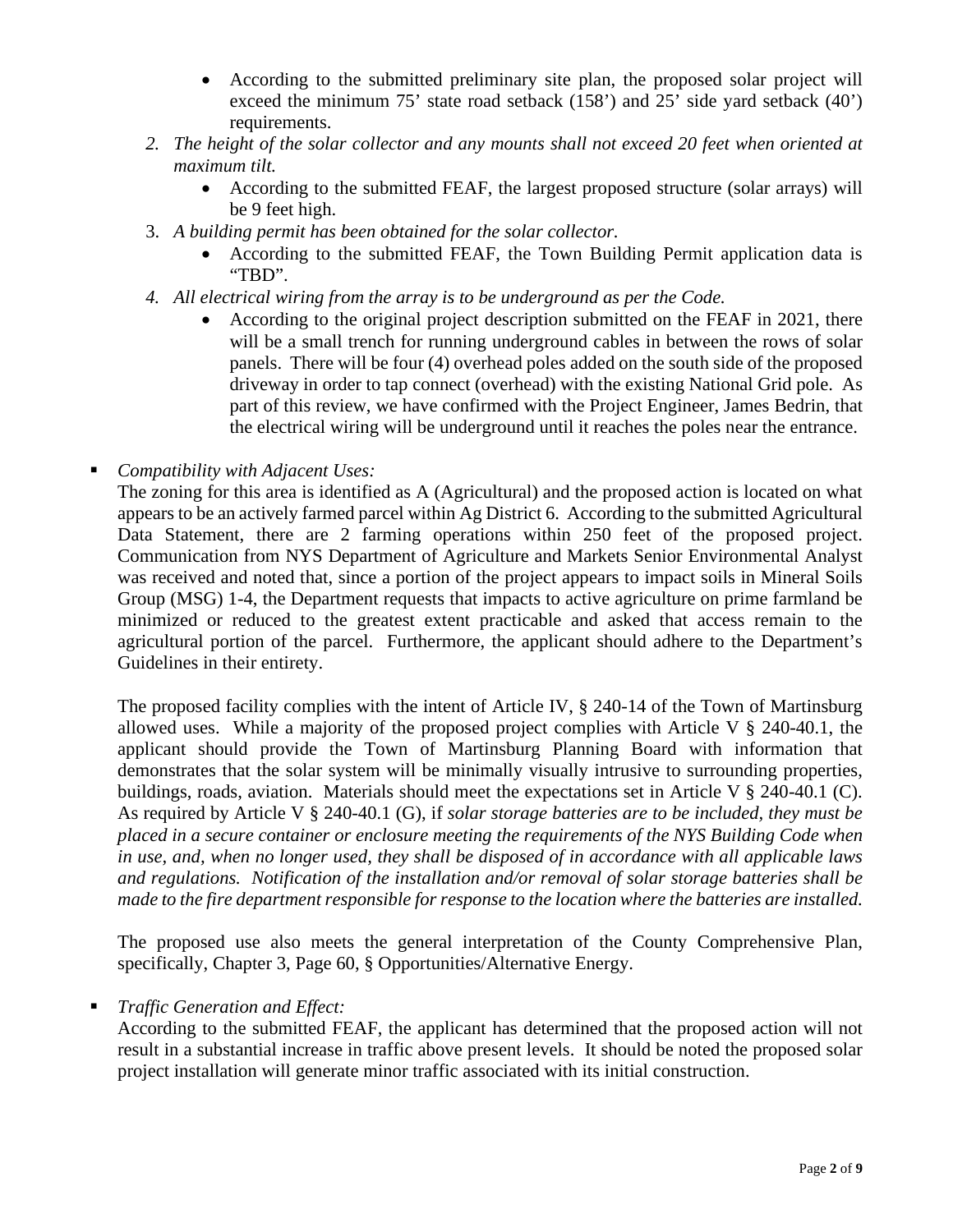The proposed project will create a 20' egress/ingress driveway from NYS Route 26. According to the submitted FEAF and communication with NYSDOT, a driveway access permit has been filed with NYSDOT; however, according to the Tom Compo (NYSDOT), a permit has not yet been issued. Construction shall not commence until this permit has been issued and filed with the Town of Martinsburg.

Per the NYSDAM comments received on January 12, 2022, the applicant should ensure that there is access to the remaining agricultural land on the parcel.

*Protection of Community Character:*

As noted on page 12, Part 1 of the FEAF, the applicant has identified that the proposed action is not located in, nor does it adjoin a state listed Critical Environmental Area. Being that there will be approximately 100 solar structures (page 4 of FEAF) added to this agriculture field, the proposed project should not be considered as consistent with predominant character. Additionally, according to the FEAF, there are highly productive soils on the project site; 77% Nellis Loam, 15% Amenia Loam, and 7.9% Kendaia Silt Loam.

Furthermore, since this use in not consistent with the community character, comments from NYSDAM encourage the Town of Martinsburg to speak with farmers who may currently lease the land as supplanting an agricultural use with a commercial use may have a cascading adverse impact on agricultural and neighboring farm operations.

*Signage:*

No signage is proposed by the applicant, nor is it required by the Town of Martinsburg. It is highly recommended that the applicant post warning signs with the owner's contact information at the solar array entrance in case of emergency as well as signs that identify the location of any underground transmission lines. If the applicant does put a sign on the proposed project area, compliance with Article V, § 240-33 is necessary.

*Drainage:*

According to page 11, Part 1 of the submitted FEAF, the proposed project site does not contain wetlands; however, an unnamed .5-acre federal wetland was identified on the site and a wetland delineation has been conducted. Accordingly, a 12" diameter x 39' long HDPE culvert will be installed at a 5.17% slope and a 12" diameter x 39' long HDPE culvert will be installed at a 6.6% slope under the access road.

The FEAF notes there will be 13.1 acres of ground disturbance. Any land disturbances over 1 acre in size requires compliance with NYS DEC regulations and permitting.

*Parking:*

No definitive parking areas are proposed; however, the proposed gravel road extensions include turnaround locations that can be utilized for minimal parking necessities.

*Community Facilities:*

There are no proposed services to be used by the facility. The applicant notes that the project does not require water or sewer service; however, since the project lines will tie into an existing power line, a National Grid study was already underway at the time of the original application. In order to prove compliance with Article V § 240-40.1 (F), a copy of the interconnection agreement shall be provided to the Town Code Enforcement Officer prior to operation.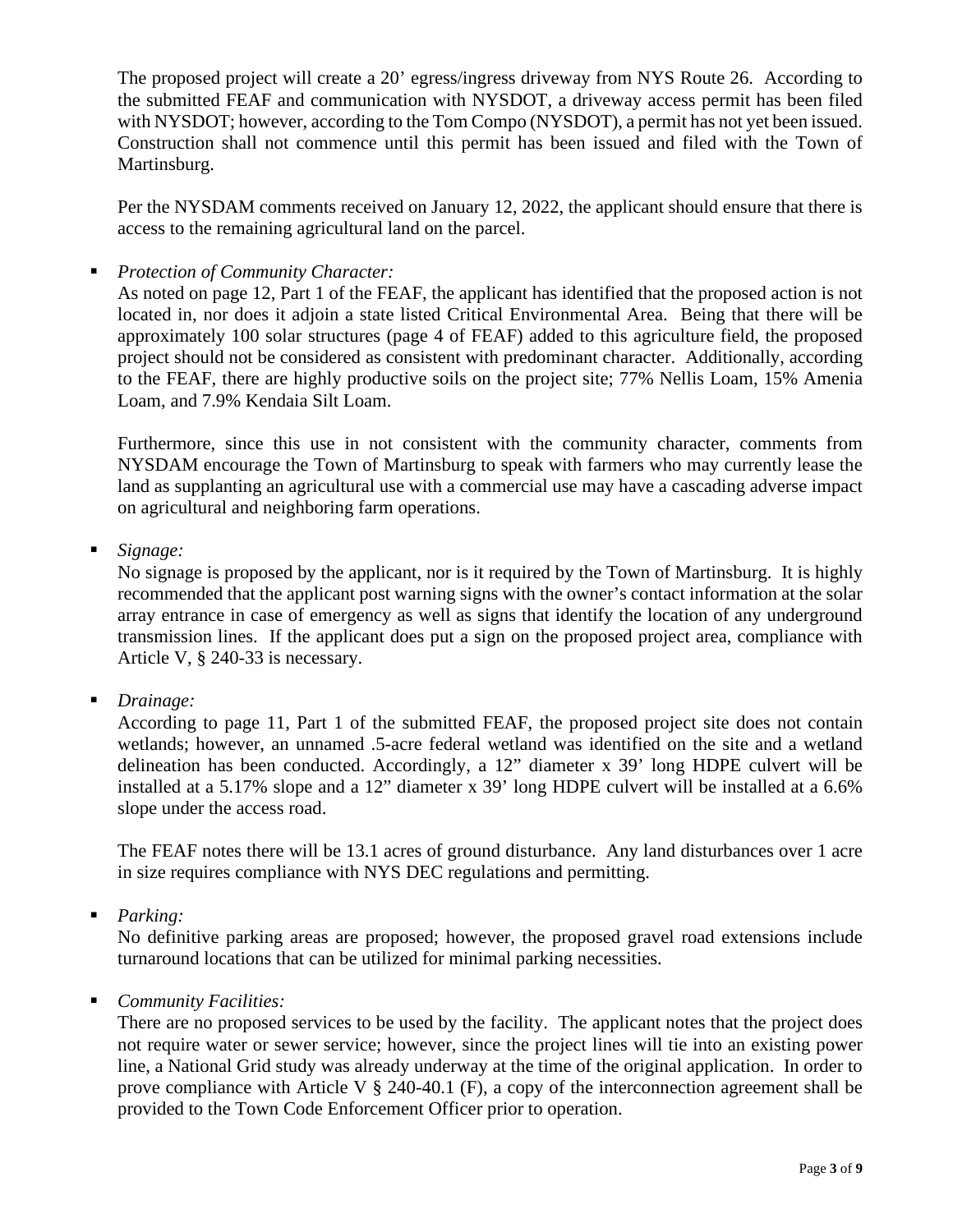# *Lighting:*

According to the submitted FEAF, the proposed action does not include outdoor lighting; however, at a minimum, downward facing motion activated security lighting should be added to the gate entrance.

# *Landscaping and Screening:*

The applicant proposes to erect a 7' high chain link security fence that will enclose the project area. Being that Article V § 240-40 requires that no fence exceed 6 feet, the proposed action is not compliant; however, if this height is a federal or state requirement for this type of facility, the applicant should proceed as designed. In addition to the security fencing, the revised site plans include the planting of roughly 130 trees along the array's roadside fencing. The species of tree should be provided to the Planning Board prior to approval, and it is suggested that landscape buffering (earth berm or trees) be added to the northern lot line as the solar arrays would be highly visible to neighboring properties and traffic as currently designed. As mentioned under the section "Compatibility with Adjacent Uses" above, to comply with Article V § 240-40.1, prior to approval, the Town of Martinsburg Planning Board should decide whether or not the proposed action be minimally visually intrusive to surrounding properties, buildings, roads, aviation.

# *Recommendation: Approve with the following conditions*

- 1. In order to prove compliance with Article V § 240-40.1 (F), a copy of the interconnection agreement shall be provided to the Town Code Enforcement Officer prior to operation. Furthermore, a Town of Martinsburg Building Permit should be obtained prior to construction.
- 2. The FEAF notes there will be 13.1 acres of ground disturbance. Any land disturbances over 1 acre in size requires compliance with NYS DEC regulations and permitting.
- 3. To comply with Article V § 240-40.1, prior to approval, the Town of Martinsburg Planning Board should decide whether or not the proposed action be minimally visually intrusive to surrounding properties, buildings, roads, aviation. Furthermore, to ensure said compliance with aviation, site plans should be sent by the applicant to the appropriate officials at Fort Drum to bypass any potential interference with the military base and their aviation operations.
- 4. Per the NYSDAM comments received on January 12, 2022, the applicant should ensure that there is access to the remaining agricultural land on the parcel, the impacts to agriculture on prime farmland be minimized or reduced to the greatest extent practicable, and that the applicant adhere to the Department's Guidelines in their entirety.
- 5. As required by Article V § 240-40.1 (G), if *solar storage batteries are to be included, they must be placed in a secure container or enclosure meeting the requirements of the NYS Building Code when in use, and, when no longer used, they shall be disposed of in accordance with all applicable laws and regulations. Notification of the installation and/or removal of solar storage batteries shall be made to the fire department responsible for response to the location where the batteries are installed.*
- 6. Applicant must apply for and obtain a NYS DOT driveway permit; construction shall not commence until this permit has been issued and filed with the Town of Martinsburg.
- 7. Warning signs with the owner's contact information should be posted at the solar array entrance in case of emergency. Furthermore, signs that identify the location of any underground transmission lines should also be posted. Signs must comply with Article V, § 240-33.
- 8. According to the submitted FEAF, the proposed action does not include outdoor lighting; however, at a minimum, downward facing motion activated security lighting should be added to the gate entrance.
- 9. While a fast-growing evergreen tree is suggested, the species of tree should be provided to the Planning Board prior to approval. It is also suggested that landscape buffering (earth berm or trees) be added to the northern lot line as the solar arrays would be highly visible to neighboring properties and traffic as currently designed.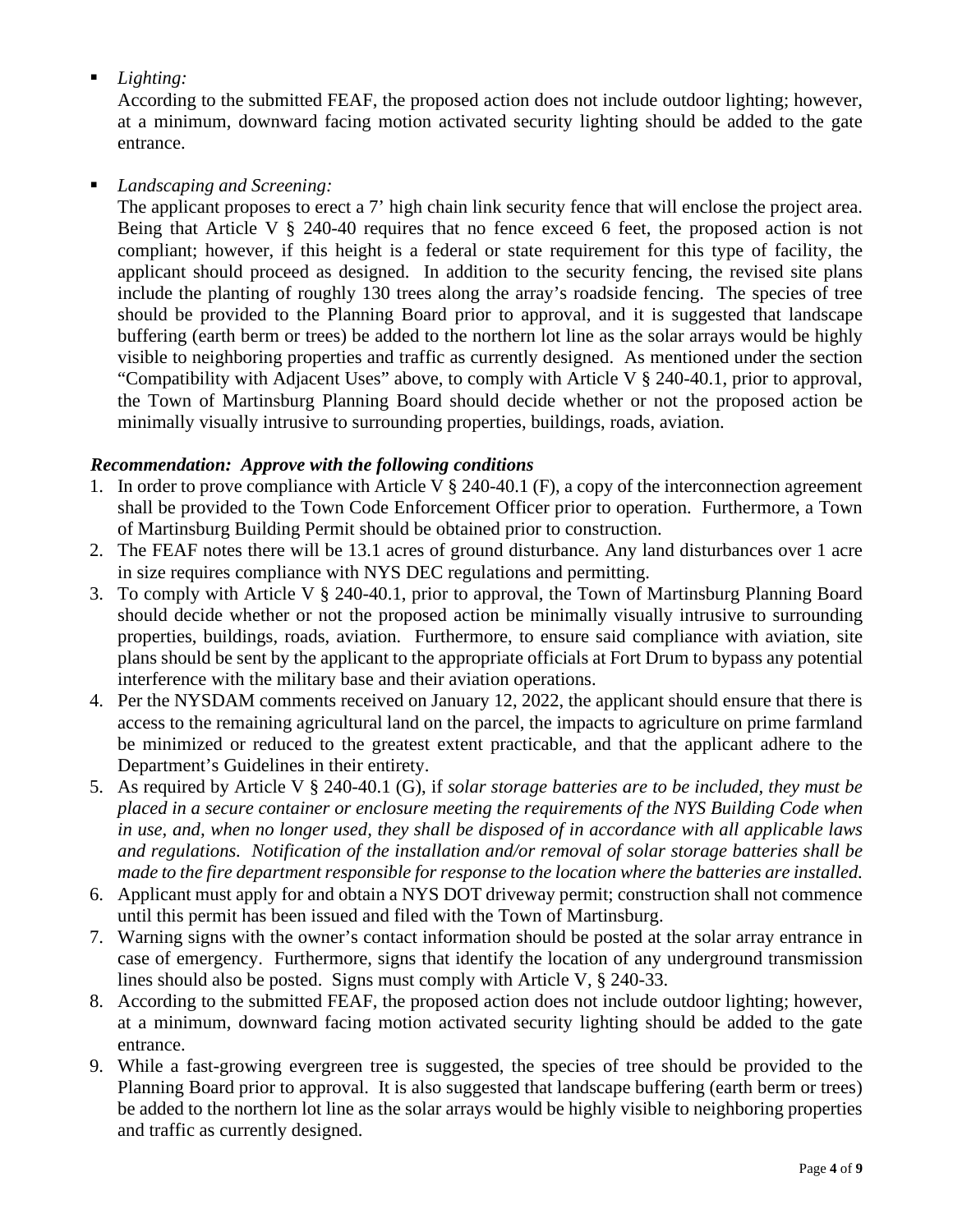- 10. The applicant proposes to erect a 7' high chain link security fence that will enclose the project area. Being that Article V § 240-40 requires that no fence exceed 6 feet, the proposed action is not compliant; however, if this height is a federal or state requirement for this type of facility, the applicant should proceed as designed.
- 11. Compliance with all Local, State and Federal regulatory requirements for this type of facility and the products stored.

Mr. Petersen requested that a condition to require the submission of a Decommissioning Plan prior to planning board approval be added. With his suggestion, Ms. Buell suggested to add the following condition:

"A Decommissioning Plan should be submitted and approved prior to the Planning Board approval". Mr. Lehman made a motion to approve with the above conditions along with the additional condition relative to the Decommissioning Plan. Mr. Petersen seconded the motion, which carried unanimously.

Ms. Buell then read the last review:

### **VILLAGE OF TURIN BOARD OF TRUSTEES**

Site Plan Review for the proposed installation of a 6,300 square foot motel consisting of six (6), 900 square foot rental units located on the West Road (County Route 51) in the Village of Turin. Tax Map Parcel #321.10-01-01.000 *Kaitlyn Matthews, Turin Highland Lodge – Applicant*

The applicant provided the following Project Documentation: 1) Site Plans; 2) Agricultural Data Statement; 3) Full Environmental Assessment Form; 4) Site Plan; and 5) Project Narrative.

*Compatibility With Adjacent Uses:*

The proposed action is located within the Village of Turin's "Wellhead District 1" Zoning District and will be located on approximately 20 acres once the subdivision is complete. This action is located within Agricultural District 6 and, according to the submitted FEAF, the applicant has identified that the proposed action is nearby or adjoining agriculture and residential land uses. Based on the submitted materials, the proposed action could be considered a commercial facility, which is a conditional use, contingent on a site plan review.

Per Article F,§1 of the Village of Turin Land Use Regulation:

Lot Frontage: Approximately 1200'\* (100' required) Road Setback: Approximately 250'\* (50' required) Side Setback: 400'\* (15' required) Rear Setback: Approximately 325' (15' required)

\* Distance estimated based on the provided site plan, please ensure project placement is outside the required setbacks.

*Traffic Generation and Effect:*

The submitted FEAF notes that the proposed action will not result in a substantial increase in traffic above present levels. Since the proposed action is on West Road (County Route 51), a County Driveway Permit will need to be obtained prior to construction.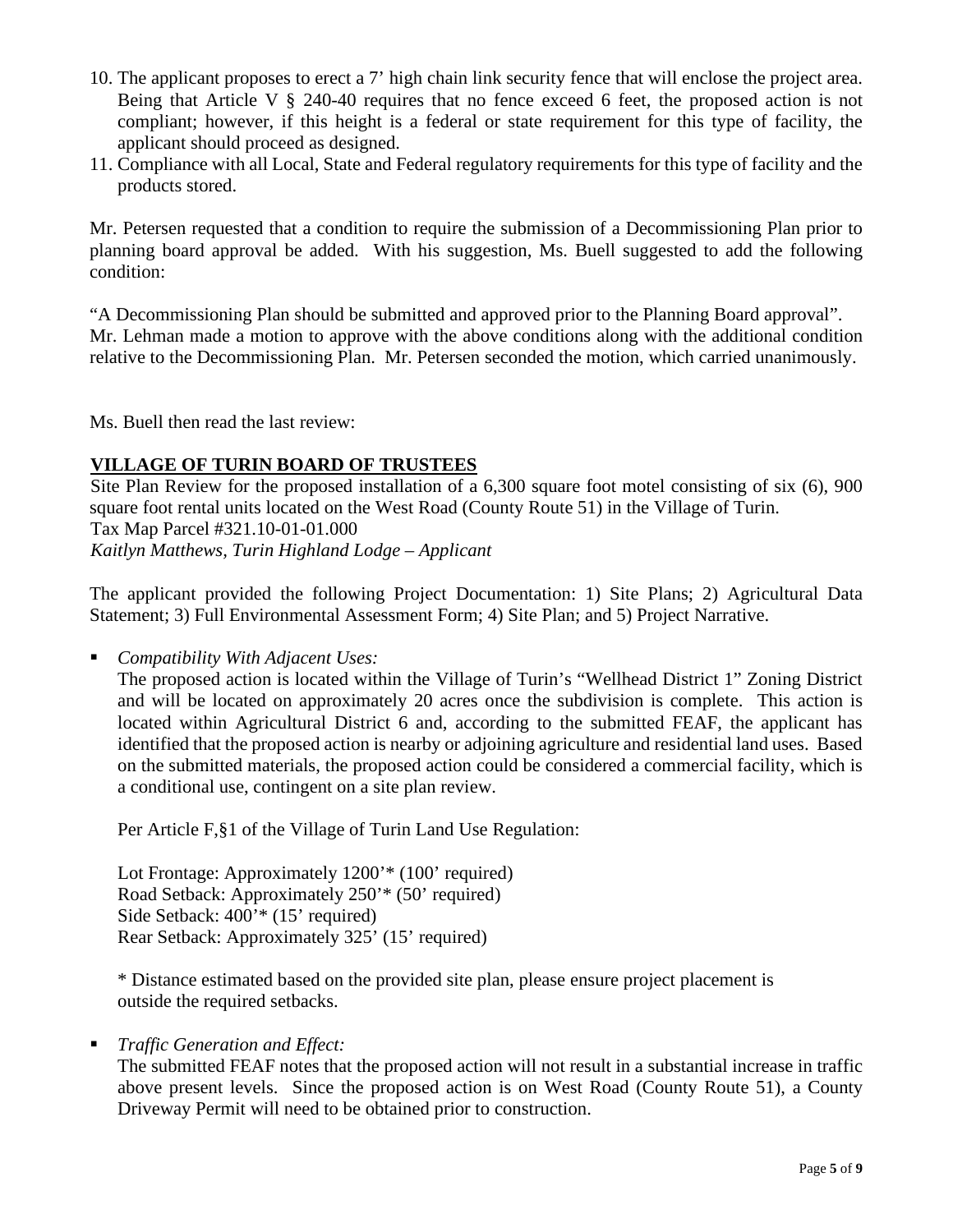# *Protection of Community Character:*

According to the FEAF submitted, the proposed action is not in a critical environmental area, national or state register of historical places or state eligible sites or archeological site, is not designated as a critical habitat to threatened/endangered species; however, the applicant should be cognizant of activities that could impact the Northern Long-Eared Bat and the Monarch Butterfly. US Fish and Wildlife Services also identified several bird species having common breeding seasons from May-August, which should be avoided for clearing trees and brush. The proposed site does not contain all or part of a registered National Natural Landmark. As part of this review, an Environmental Assessment Form Mapper was completed and the project site, or any portion of it, is not located in or adjacent to an area designated as sensitive for archeological sites on the NY State Historic Preservation Office (SHPO) archaeological site inventory.

# *Signage:*

The proposed action includes the installation of a lighted business sign; however, its size and design were not provided. Prior to site plan approval, the Village Board should ensure that the design and dimensions are compliant with Article F §2; and confirm that the sign will not project into the public right-of way, does not exceed 32 square feet per side, will not have lights that flash or move, will be properly maintained and that the sign use remains current.

*Drainage:*

According to the submitted FEAF, the proposed action will physically disturb 4 acres and will require the applicant to obtain a SPDES permit, since ground disturbance is over 1 acre.

The EAF Mapper was completed as part of this review and identified that the proposed action is on a site or adjoins land containing wetlands or other waterbodies regulated by federal, state or another local agency. As part of this review, an Environmental Resource Mapper was completed and subsequently found a .8-acre riverine and an 8.4-acre freshwater forested/shrub wetland located on the east property boundary and toward the rear of the property, respectively. While the submitted FEAF notes that the proposed action will not physically alter, or encroach into any existing wetland or waterbody, if development does occur on the portion of property highlighted on the National Wetland Inventory, proper permitting should be sought.

According to FEMA Flood Map 361355 B, the parcel of land is considered Zone C, defined as area of minimal flood hazards.

# *Parking:*

The proposed project did not include plans for individualized parking spaces. To comply with Article E §3d, it is recommended that the applicant submit an updated site plan for a minimum of 26 parking spots for the 6,300 square foot building with an additional one parking space for every employee anticipated. The Village Board should review compliance prior to approval. If it is planned for the facility to have a public meeting space, for example a conference room, the applicant will need one parking spot for every three seats for the capacity of the public meeting place. Due to the proximity to the Lewis County Trail System, and the assumption that the guests may have trailers attached to their vehicles; it is recommended to have the Village Board require additional parking spaces to eliminate the need to back onto the public road.

Being that the proposed project is within Wellhead District #1, additional impervious surface coverage should be avoided to limit surface runoff.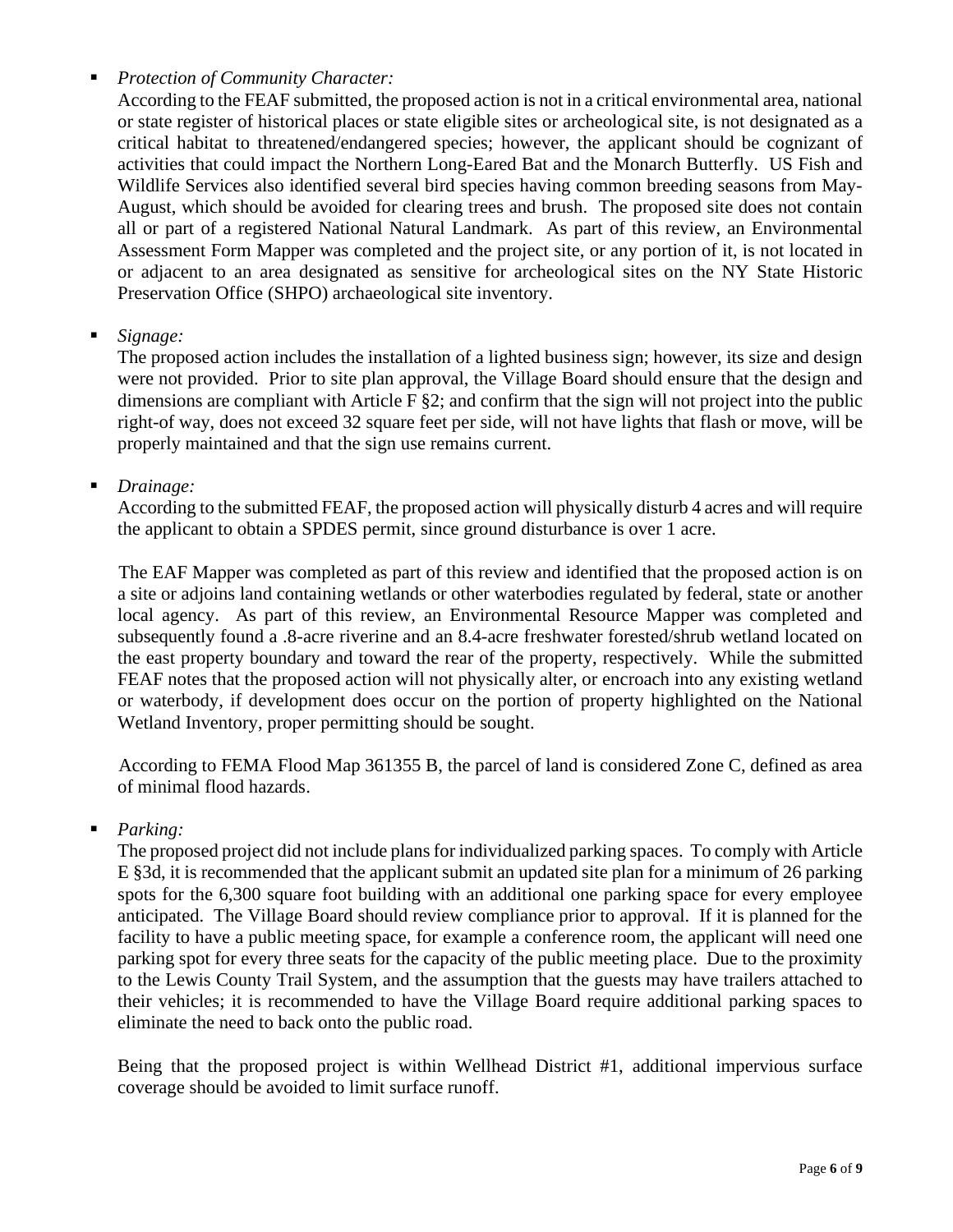# *Community Facilities:*

According to the submitted project report prepared by Frank Tallarino, from Tallarino Engineering, PLLC; the proposed action would provide water from a private well to meet NYSDOH guidelines. If new well is being constructed, ensure a NYS DEC Certified Well Contractor is used to prevent contamination and depletion of the groundwater resources.

The proposed action includes the installation of an on-site wastewater treatment system (septic system) and according to the report provided by Frank Tallarino, it will be in accordance with NYSDOH Design Guidelines for Onsite Wastewater Treatment Systems and will be sufficiently separated from the water well and waterbodies as required. As noted in Article E §3c and Article F §13, the septic system should comply with the specifications set forth in Title 10 NYCRR Part 75, Appendix 75-A, Part 7 of the New York State Sanitary Code, and must be approved by the enforcement officer.

Page 7 of the Full Environmental Assessment Form indicated that on-site renewable would be utilized in addition to grid power. Applicant should provide more detailed plans on this topic to the Village Board prior to site plan approval.

*Lighting:*

Exterior LED lights are proposed for the structure. Applicant should include and submit exterior lighting plans typical of motel lights, ensuring each entryway is lit on the structure, in addition to sufficient parking lot lighting for safety and security purposes.

*Landscaping and Screening:*

The applicant intends to preserve most of the existing vegetation and did not submit formal landscaping plans. If applicant plans on installing landscaping, designs should be submitted and approved by the Village Board to ensure compliance with Article F §16- Line of Sight for Traffic Safety.

According to Article F §14o, commercial use, storage or application of pesticides are prohibited unless authorized by the New York State Department of Environmental Conservation.

# *Recommendation: Approve with Conditions*

- 1. Since the proposed action is on West Road (County Route 51), a County Driveway Permit will need to be obtained prior to construction.
- 2. The proposed action includes the installation of a lighted business sign; however, its size and design were not provided. Prior to site plan approval, the Village Board should ensure that the design and dimensions are compliant with Article F §2. The Village Board should confirm that the sign will not project into the public right-of way, does not exceed 32 square feet per side, will not have lights that flash or move, will be properly maintained and that their use remains current.
- 3. The applicant should be cognizant of activities that could impact the Northern Long-Eared Bat and the Monarch Butterfly. US Fish and Wildlife Services also identified several bird species having common breeding seasons from May-August, which should be avoided for clearing trees and brush.
- 4. The proposed action will physically disturb 4 acres and, since ground disturbance is over 1 acre, the applicant is required to obtain a SPDES permit.
- 5. While the submitted FEAF notes that the proposed action will not physically alter, or encroach into any existing wetland or waterbody, if development does occur on the portion of property highlighted on the National Wetland Inventory, proper permitting should be sought.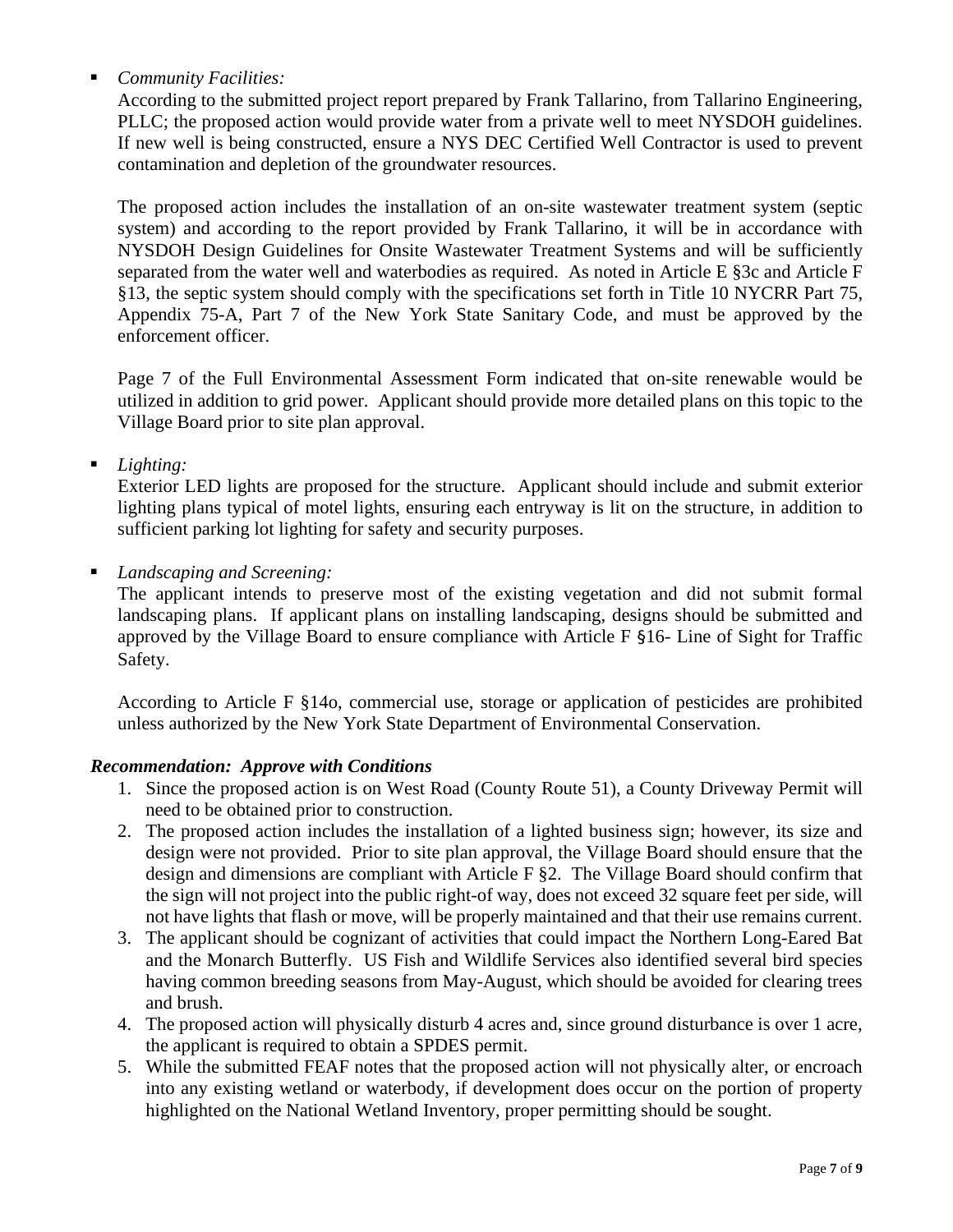- 6. To comply with Article E §3d, it is recommended that the applicant submit an updated site plan for a minimum of 26 parking spots for the 6,300 square foot building with an additional one parking space for every employee anticipated, to the Village Board to review prior to approval. If the facility will include a public meeting space, like a conference room, the applicant will need one parking spot for every three seats for the capacity of the public meeting place. Due to the proximity to the Lewis County Trail System, and the assumption that the guests may have trailers attached to their vehicles, it is recommended that the Village Board require additional parking spaces or larger parking spaces to eliminate the need to back onto the public road.
- 7. Being that the proposed project is within Wellhead District #1, additional impervious surface coverage should be avoided to limit surface runoff.
- 8. If a new well is being constructed, ensure that a NYS DEC Certified Well Contractor is used to prevent contamination and depletion of the groundwater resources.
- 9. Article E §3c and Article F §13 requires that the proposed septic system should comply with the specifications set forth in Title 10 NYCRR Part 75, Appendix 75-A, Part 7 of the New York State Sanitary Code and must be approved by the enforcement officer.
- 10. The Full Environmental Assessment Form indicated that on-site renewable would be utilized in addition to grid power. Applicant should provide a more detailed plan of this energy source to the Village Board prior to approval.
- 11. Applicant should include and submit exterior lighting plans typical of motel lights, ensuring each entryway is lit on the structure, in addition to sufficient parking lot lighting for safety and security purposes.
- 12. If applicant plans on installing landscaping, designs should be submitted and approved by the Village Board to ensure compliance with Article F 16§- Line of Sight for Traffic Safety.
- 13. Per Article F 14o, the proposed action is prohibited form the commercial use, storage or application of pesticides unless authorized by the New York State Department of Environmental Conservation.
- 14. Compliance with all local, state, and federal requirements for this type of facility.

**Note**: When looking at the GIS mapping of the project parcel, 321.14-01-01.000 (Oakwater Farm LLC) it appears to have active cropland and is within the proximity threshold; therefore, we suggest adding this parcel to the submitted Ag Data Statement.

Since the applicants were in attendance, they asked what the next steps were. Ms. Buell explained that the County Planning Board decisions will be sent to the Village of Turin where they will vote to either approve, approve with conditions or disapprove. Mr. Hunt asked the applicants why they were not using the public water supply and they explained that it was too expensive to extend to the proposed action site. Mr. Virkler made mention that he was happy to see local investment in the tourism industry. With no further questions, Mr. Lehman made a motion to approve with the above conditions. Mr. Cook seconded the motion, which carried unanimously.

# **(8) Report of County Planner:**

- Responses from municipalities regarding previously submitted/reviewed projects: o None
- **(9) Unfinished Business:** None